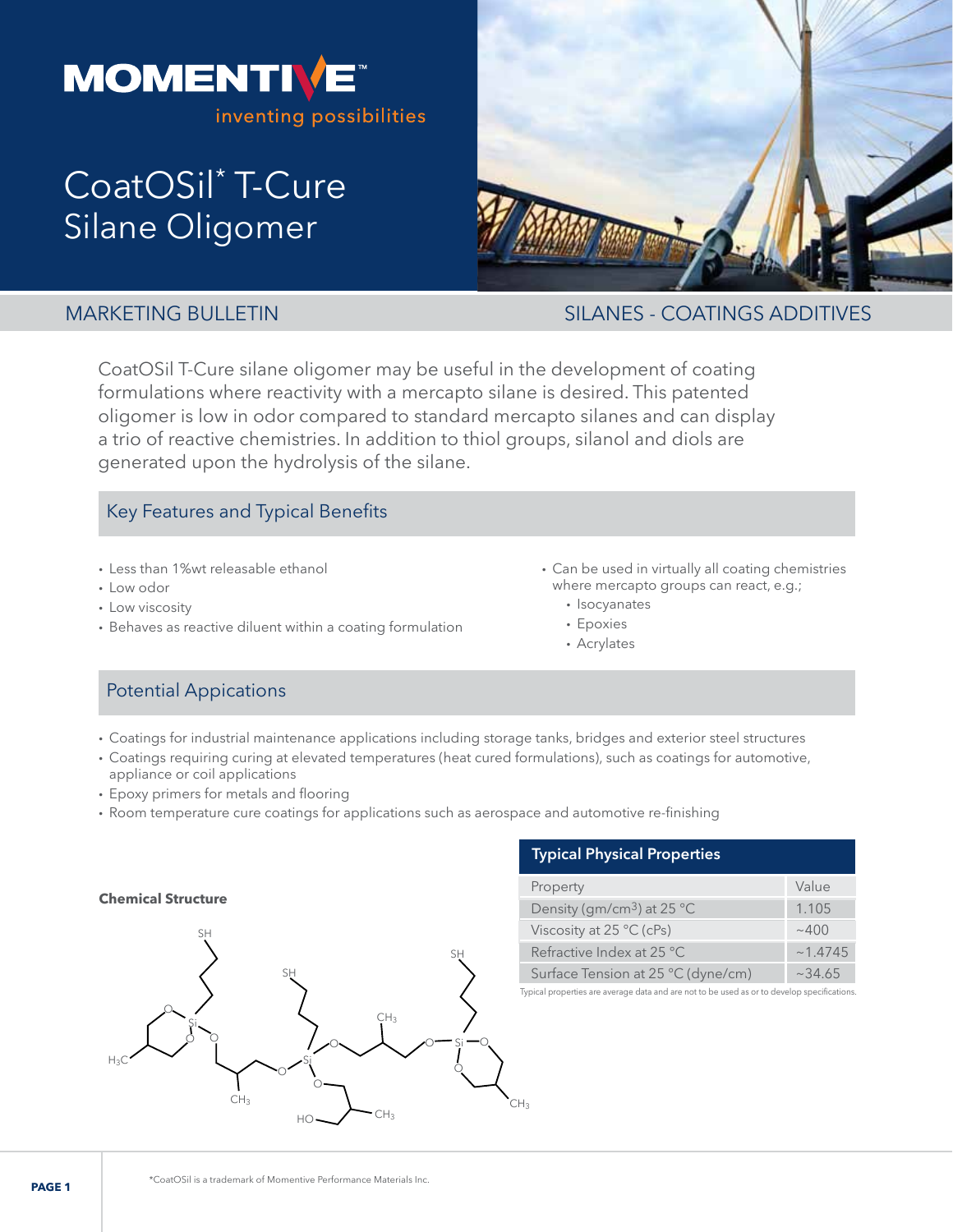# General Considerations for Use

Typical dosage levels in coating formulations where mercaptos can react are between 1%wt to 10%wt in existing formulations on a total resin solids basis. Higher levels of CoatOSil T-Cure silane oligomer may also be incorporated into formulations as necessary.

#### **Example 1:** *Use in Isocyanate and Acrylate Based Formulations*

When formulated into an isocyanate based coating formulation, CoatOSil T-Cure silane can improve a number of physical properties. To explore these effects, CoatOSil T-Cure silane was tested at addition levels of 3% and 10% by weight in Part A of the Clearcoat formulation (Ex#1 and Ex#2). In order to clarify the role of the silane portion of the molecule, the representative amount of glycol that would be contributed by the 3% and 10% additions of silane was tested in stoichiometrically adjusted formulations (Ex#3 and Ex#4 respectively) similar to the control.

In polyurethane systems CoatOSil T-Cure has an approximate equivalent weight of 60 grams/eq.

#### **Sample Clearcoat Formulations**

| %wt CoatOSil T-Cure Silane<br><b>Oligomer on Part A</b> | 0.0%           | 3%          | 10%         | 0.0%        | 0.0%  |
|---------------------------------------------------------|----------------|-------------|-------------|-------------|-------|
| %wt Glycol <sup>(1)</sup>                               | 0.0%           | 0.0%        | 0.0%        | 2.1%        | 7.2%  |
| Part A                                                  | <b>Control</b> | Ex#1        | Ex#2        | Ex#3        | Ex#4  |
| <b>Material</b>                                         | T.S.           | T.S.        | T.S.        | T.S.        | T.S.  |
| Acrylamac 232-1375 <sup>†</sup> Resin                   | 15.77          | 14.75       | 12.63       | 14.87       | 12.99 |
| <b>CoatOSil T-Cure Silane Oligomer</b>                  | 0.00           | 0.33        | 1.02        | 0.00        | 0.00  |
| Glycol                                                  | 0.00           | 0.00        | 0.00        | 0.24        | 0.73  |
| <b>Gel Paste Intermediate</b>                           | 1.62           | 1.57        | 1.45        | 1.56        | 1.44  |
| Acrylamac 232-1375 <sup>†</sup> Resin                   | 0.49           | 0.47        | 0.44        | 0.47        | 0.43  |
| <b>Fumed Silica</b>                                     | 0.07           | 0.07        | 0.06        | 0.07        | 0.06  |
| N-Butyl Acetate                                         | 1.06           | 1.03        | 0.95        | 1.03        | 0.95  |
| <b>UVA</b>                                              | 0.40           | 0.39        | 0.36        | 0.39        | 0.36  |
| <b>HAL</b>                                              | 0.11           | 0.11        | 0.10        | 0.11        | 0.10  |
| <b>CoatOSil 2816 Additive</b>                           | 0.03           | 0.03        | 0.02        | 0.03        | 0.02  |
| <b>Catalyst Intermediate</b>                            | 0.57           | 0.55        | 0.51        | 0.55        | 0.51  |
| <b>DBTDL</b>                                            | 0.03           | 0.03        | 0.03        | 0.03        | 0.03  |
| N-Butyl Acetate                                         | 0.54           | 0.52        | 0.48        | 0.52        | 0.48  |
| <b>N-Butyl Acetate</b>                                  | 4.55           | 4.39        | 4.07        | 4.39        | 4.05  |
| <b>Methyl Ethyl Ketone</b>                              | 2.84           | 2.75        | 2.54        | 2.74        | 2.53  |
|                                                         | 25.90          | 24.86       | 22.70       | 24.87       | 22.74 |
| <b>Part B</b>                                           | <b>Control</b> | <b>Ex#1</b> | <b>Ex#2</b> | <b>Ex#3</b> | Ex#4  |
| <b>Isocyanate Solution</b>                              | 9.12           | 10.16       | 12.32       | 10.14       | 12.27 |
| <b>HDI</b> Trimer                                       | 6.38           | 7.11        | 8.62        | 7.10        | 8.59  |
| N-Butyl Acetate                                         | 2.74           | 3.05        | 3.70        | 3.04        | 3.68  |
| <b>Total</b>                                            | 35.02          | 35.02       | 35.01       | 35.02       | 35.01 |

Product formulations are included as illustrative examples only. Momentive makes no representation or warranty of any kind with regard to any such formulations, including, without limitation, concerning the efficacy or safety of any product manufactured using such formulations.

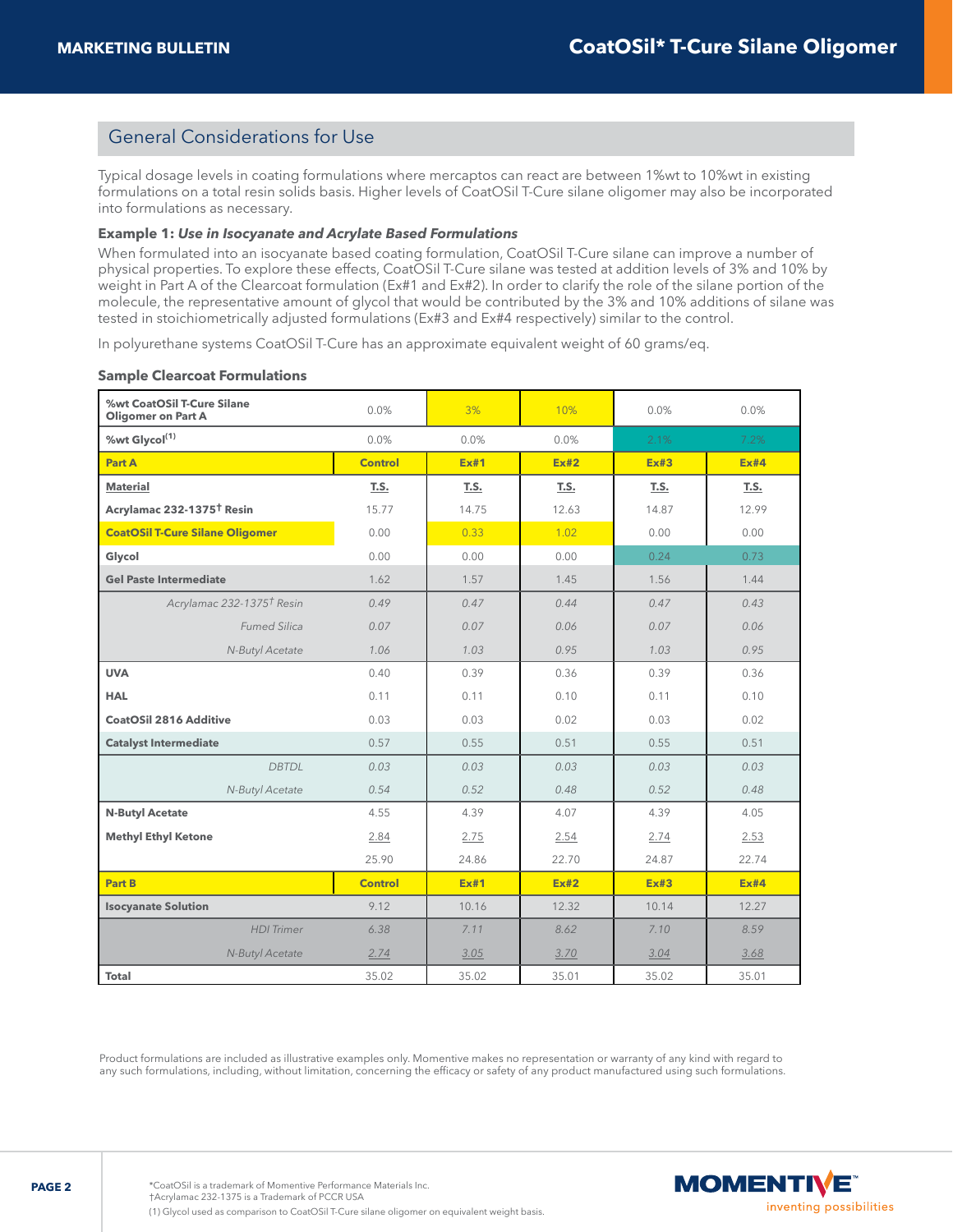# **Neutral Salt Spray Results**

|                | Control | +3% CoatOSII<br><b>T-Cure Silane</b> | +10% CoatOSil<br><b>T-Cure Silane</b> |
|----------------|---------|--------------------------------------|---------------------------------------|
| 1 Week         |         |                                      |                                       |
| 2 Weeks        |         |                                      |                                       |
| 3 Weeks        |         |                                      |                                       |
| <b>4 Weeks</b> |         |                                      |                                       |
| <b>7 Weeks</b> |         |                                      |                                       |



◆ Control ■ 3% CoatOSil T-Cure Silane ■ 10% CoatOSil T-Cure Silane ● 2.1% Glycol ● 7.2% Glycol

Note: Test data. Actual results may vary.

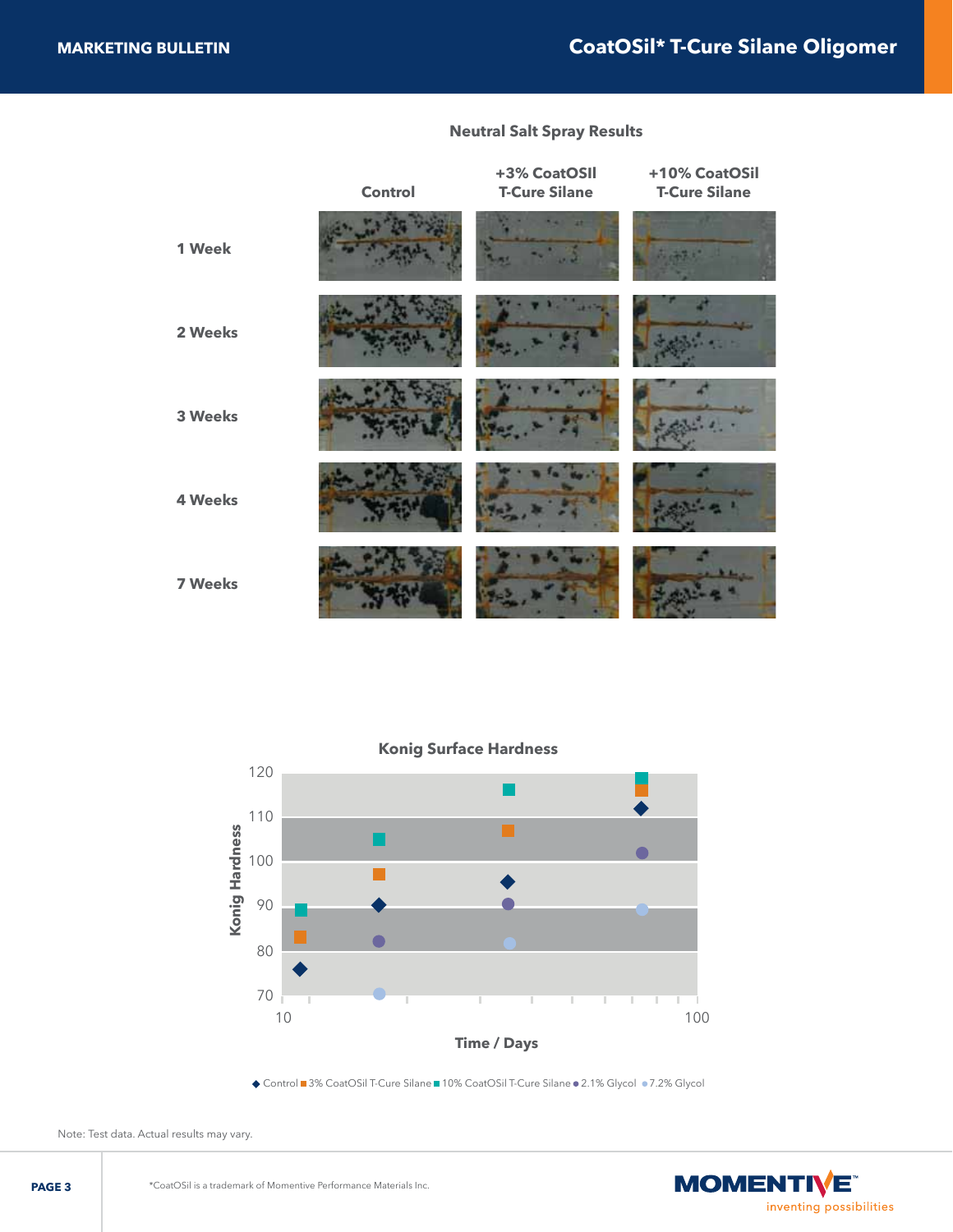

|              |    | .<br><b>CoatOSil</b><br>Control T-Cure Silane T-Cure Silane Glycol Glycol | .<br><b>CoatOSil</b> | $+2.3\% +7.2\%$ |     |
|--------------|----|---------------------------------------------------------------------------|----------------------|-----------------|-----|
| Set-to-Touch | 11 | 22                                                                        | 26                   | 15              | 1.5 |
| Tack-Free    | 22 |                                                                           | 78                   | 26              | 30  |
| Dry-Hard     | 45 | 94                                                                        |                      | 52              | 49  |



#### **Exhibited Benefits of CoatOSil T-Cure Silane Oligomer in NCO Coating Formulations:**

- Higher initial surface hardness of coatings
- QUV-B gloss and color change was equal to the control. QUV-A results were similar when tested.
- NSST corrosion resistance appears to have been better than the control

ľ

- Greater open time during cure, which may potentially lead to a longer pot-life after mixing
- An excellent candidate to consider for both castable and RIM urethane and urea applications

Note: Test data. Actual results may vary.

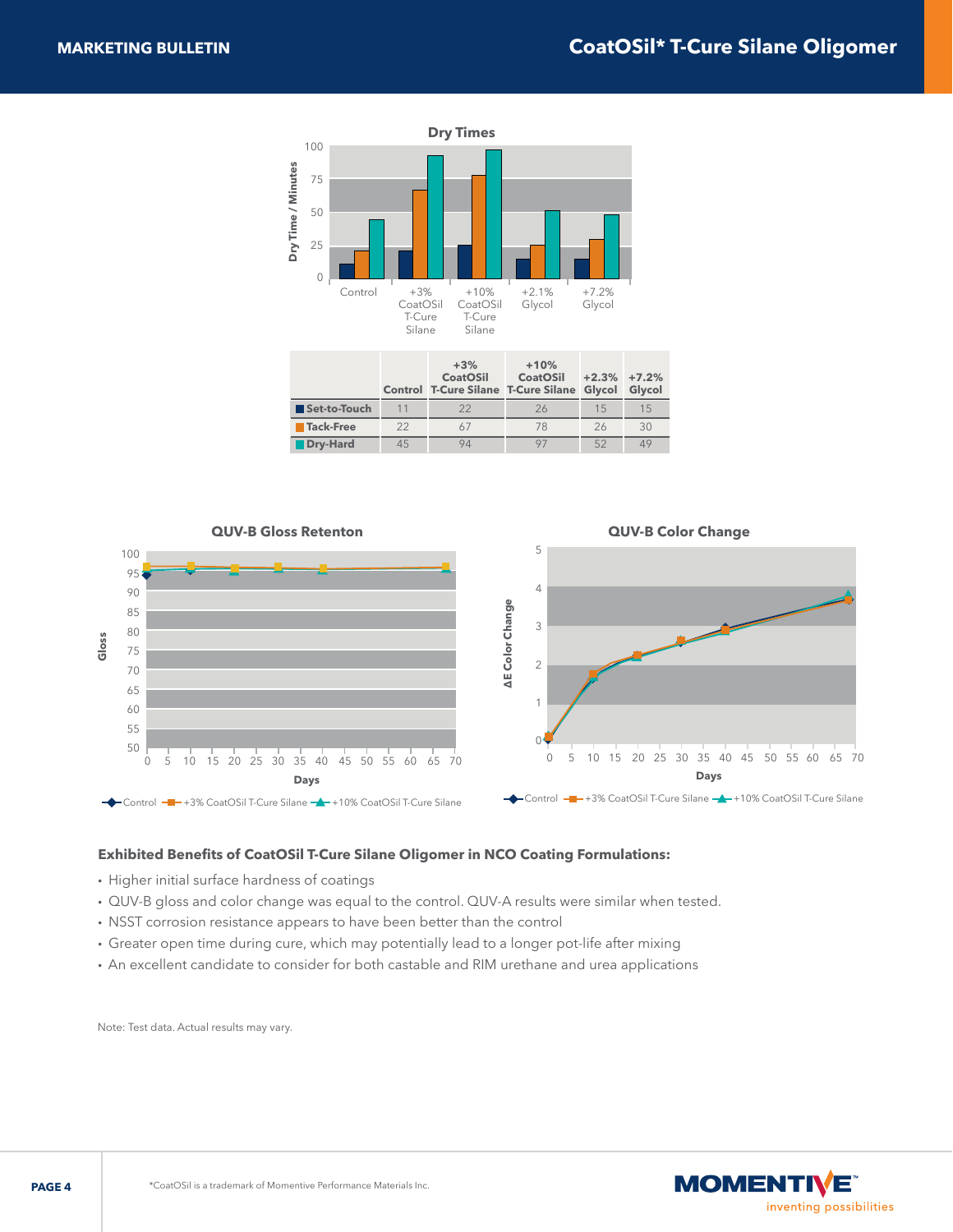#### *Example 2: Use in Epoxy Based Formulations*

CoatOSil T-Cure silane oligomer was tested in epoxy based coating formulations to determine its performance in primers. In epoxy curing applications, CoatOSil T-Cure silane has an approximate equivalent weight of  $400 \pm 50$  gramseq.

| Control                             |        |  |  |
|-------------------------------------|--------|--|--|
| <b>Material</b>                     | T.S.   |  |  |
| <b>EPOXY GRIND PASTE</b>            | 154.38 |  |  |
| Epon 828 <sup>†</sup> Epoxy         | 27.59  |  |  |
| Epon 1001F <sup>†</sup> Epoxy       | 1439   |  |  |
| TiO <sub>2</sub> Pigment            | 29.99  |  |  |
| Barium Sulfate                      | 7.50   |  |  |
| Carbon Black                        | 1.50   |  |  |
| N-Butyl Acetate                     | 35.64  |  |  |
| Talc Powder                         | 7.50   |  |  |
| Bentone                             | 0.30   |  |  |
| Epon 828 <sup>†</sup> Epoxy         | 29.99  |  |  |
|                                     |        |  |  |
| <b>AMINE BLEND</b>                  | 30.17  |  |  |
| EpiKure 3115E-73 <sup>†</sup> Amine | 7.68   |  |  |
| EpiKure 3200 <sup>†</sup> Amine     | 2.86   |  |  |
| EpiKure 3251 <sup>†</sup> Amine     | 19.62  |  |  |
|                                     |        |  |  |
| <b>TOTAL</b>                        | 184.55 |  |  |
|                                     |        |  |  |

#### **Control + 1%wt CoatOSil T-Cure Silane**

| <b>Material</b>                        | T.S.   |
|----------------------------------------|--------|
| <b>EPOXY GRIND PASTE</b>               | 153.47 |
| Epon 828 <sup>†</sup> Epoxy            | 2742   |
| Epon 1001F <sup>†</sup> Epoxy          | 14.31  |
| TiO <sub>2</sub> Pigment               | 29.81  |
| Barium Sulfate                         | 745    |
| Carbon Black                           | 149    |
| N-Butyl Acetate                        | 35.43  |
| Talc Powder                            | 745    |
| Bentone                                | 0.30   |
| Epon 828† Epoxy                        | 29.81  |
| <b>AMINE BLEND</b>                     | 30.57  |
| EpiKure 3115E-73 <sup>†</sup> Amine    | 7.60   |
| EpiKure 3200 <sup>†</sup> Amine        | 2.83   |
| <b>CoatOSil T-Cure Silane Oligomer</b> | 0.72   |
| EpiKure 3251 <sup>†</sup> Amine        | 19.42  |
| <b>TOTAL</b>                           | 184.49 |

| <b>White Topcoat</b>                   |                |  |  |
|----------------------------------------|----------------|--|--|
| <b>PARTA</b>                           | <b>CONTROL</b> |  |  |
| <b>Material</b>                        | T.S.           |  |  |
| Acrylamac 232-1375 <sup>††</sup> Resin | 17.77          |  |  |
| <b>WHITE GRIND PASTE</b>               | 26.34          |  |  |
| Acrylamac 232-1375 <sup>†</sup> Resin  | 5.27           |  |  |
| <b>Fumed Silica</b>                    | 012            |  |  |
| Titanium Dioxide                       | 16.01          |  |  |
| N-Butyl Acetate                        | 4.95           |  |  |
| UVA                                    | 0.57           |  |  |
| HAL                                    | 0.16           |  |  |
| CoatOSil 2816 Additive                 | 0.02           |  |  |
| <b>CATALYST INTERMEDIATE</b>           | 0.81           |  |  |
| <b>DBTDL</b>                           | 0.04           |  |  |
| N-Butyl Acetate                        | 0.77           |  |  |
| N-Butyl Acetate                        | 1.41           |  |  |
|                                        | 47.08          |  |  |
| $NCO/OH = 1.05$                        |                |  |  |
| <b>PART B</b>                          |                |  |  |
| <b>ISOCYANATE SOLUTION</b>             | 12.92          |  |  |
| <b>HDI</b> Trimer                      | 9.04           |  |  |
| N-Butyl Acetate                        | 3.88           |  |  |
|                                        |                |  |  |
|                                        | 60.00          |  |  |

Product formulations are included as illustrative examples only. Momentive makes no representation or warranty of any kind with regard to any such formulations, including, without limitation, concerning the efficacy or safety of any product manufactured using such formulations.

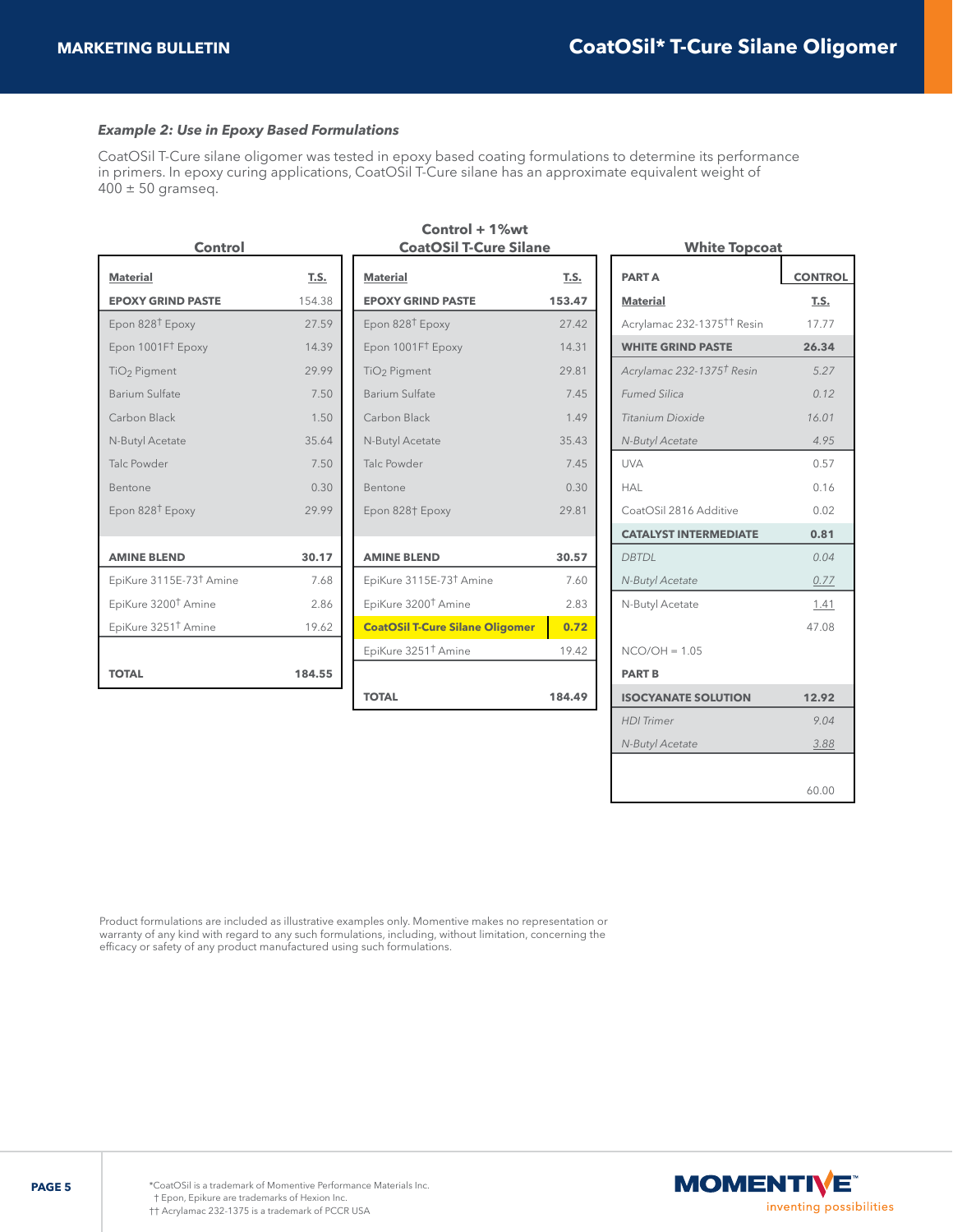

#### **Primers Coated with White Topcoat**

**3M 898 Mesh Tape Used**

#### **Exhibited Benefits of CoatOSil T-Cure Silane Oligomer in Epoxy Coating Formulations:**

- Improved adhesion to metal substrates at low loading concentrations
- No adverse effect on epoxy cure time

#### **Additional Considerations:**

Hydrolysis of CoatOSil T-Cure silane oligomer may occur with water and alcohols resulting in a stronger mercapto smell.

CoatOSil T-Cure silane oligomer is not recommended for use with amines or epoxies containing alcohols.

Note: Test data. Actual results may vary.

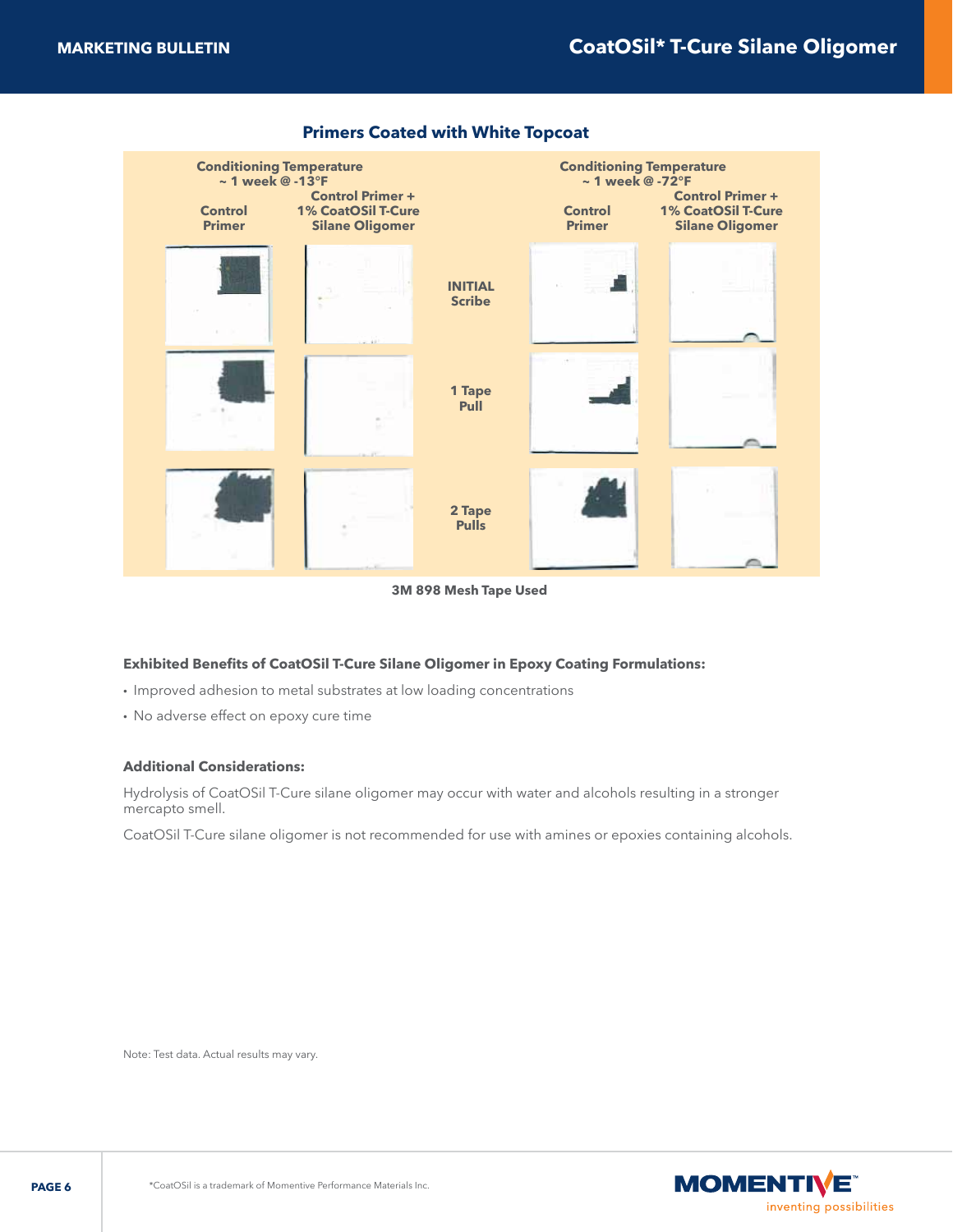### Patent Status

Nothing contained herein shall be construed to imply the nonexistence of any relevant patents or to constitute the permission, inducement or recommendation to practice any invention covered by any patent, without authority from the owner of the patent.

#### Limitations

Customers must evaluate Momentive Performance Materials products and make their own determination as to fitness of use in their particular applications.

# Product Safety, Handling and Storage

Customers should review the latest Safety Data Sheet (SDS) and label for product safety information, safe handling instructions, personal protective equipment if necessary, emergency service contact information, and any special storage conditions required for safety. Momentive Performance Materials (MPM) maintains an around-the-clock emergency service for its products. SDS are available at www.momentive.com or, upon request, from any MPM representative.

For product storage and handling procedures to maintain the product quality within our stated specifications, please review Certificates of Analysis, which are available in the Order Center. Use of other materials in conjunction with MPM products (for example, primers) may require additional precautions. Please review and follow the safety information provided by the manufacturer of such other materials.